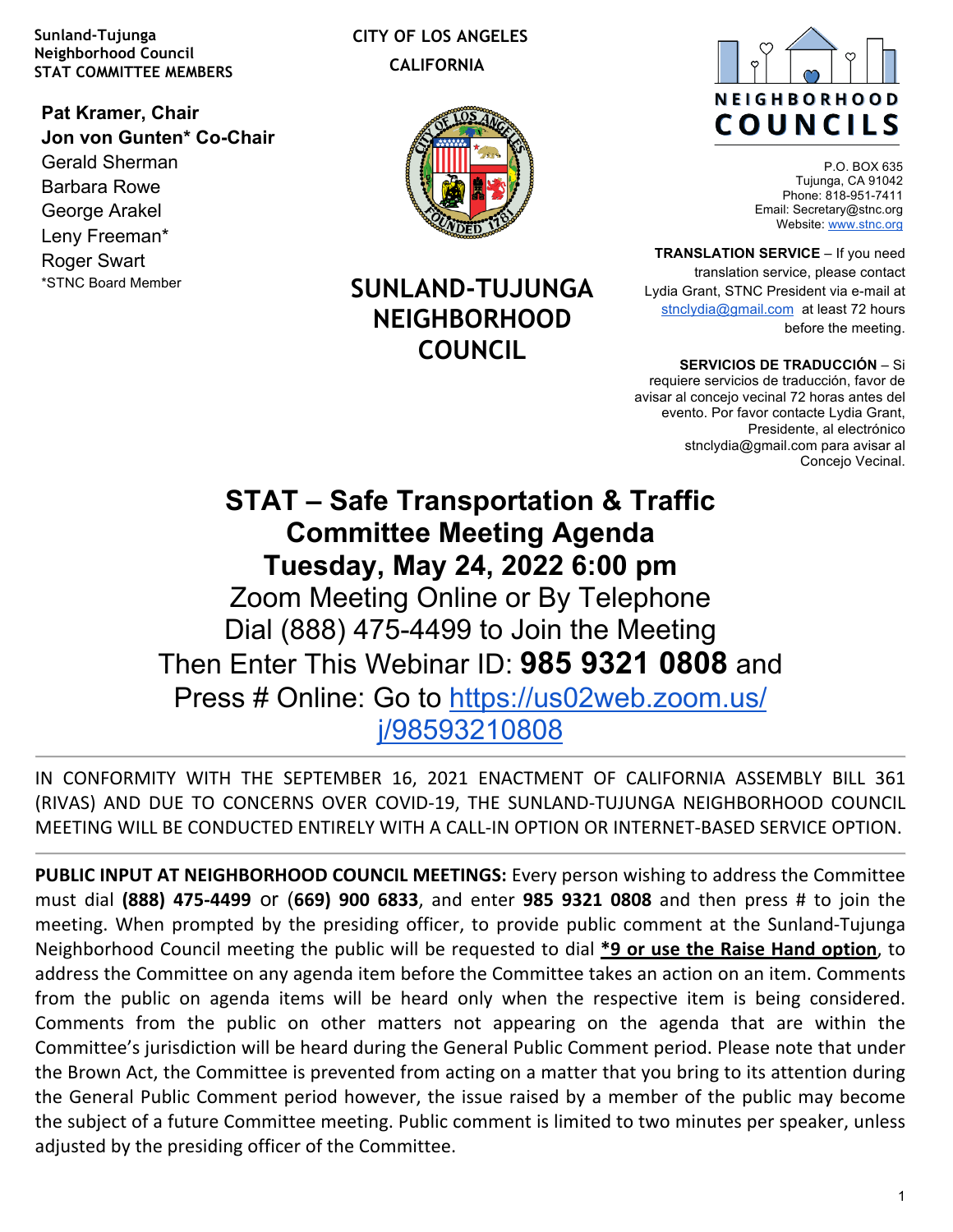AB 361 Updates: Public comment cannot be required to be submitted in advance of the meeting, only real-time public comment is required. If there are any broadcasting interruptions that prevent the public from observing or hearing the meeting, the meeting must be recessed or adjourned. If members of the public are unable to provide public comment or be heard due to issues within the Sunland-Tujunga Neighborhood Council's control, the meeting must be recessed or adjourned.

The Neighborhood Council system enables meaningful civic participation for all Angelenos and *serves as a voice for improving government responsiveness to local communities and their needs.* We are an advisory body to the City of Los Angeles, comprised of stakeholder volunteers who are devoted to the mission of improving our communities.

Unless otherwise specified, all items on the meeting agenda are for Discussion and Possible Action and *may* be taken out of order at the discretion of the Presiding Officer. This is an online virtual meeting, please understand that there may be some connection delays from time to time.

- 1. Call to Order, Welcome STAT Chairperson Pat Kramer
- 2. Roll Call
- 3. CHAIR REPORT: Chair report with updates from CD7, LAPD, LADOT.

4. GENERAL PUBLIC COMMENT ON NON-AGENDA ITEMS - One minute per speaker unless otherwise announced by the presiding officer – Comments from the Public on Non-Agenda items, issues, announcements within the jurisdiction of the Sunland-Tujunga Neighborhood Council. The Brown Act prevents the Board from commenting on your comments. If you wish to speak, either raise your hand (on computer or tablet) or dial \*9 (on your cell phone).

- 5. Discussion: Approval of Minutes, April 2022.
- 6. New Business: Presentation: Bart Trevino, letter of support.
- 7. Update: Tree Mulching/Watering Event June 11, DYI
- 8. COMMITTEE MEMBERS' REPORTS: Updates on STAT issues
- 9. FINAL ANNOUNCEMENTS
- 10. ADJOURN: At or around 7:30 p.m.

**THE AMERICAN WITH DISABILITIES ACT:** As a covered entity under Title II of the Americans with Disabilities Act, the City of Los Angeles does not discriminate on the basis of disability and, upon request, will provide reasonable accommodation to ensure equal access to its programs, services and activities. Sign language interpreters, assistive listening devices and other auxiliary aids and/or services, may be provided upon request. To ensure availability of services, please make your request at least 3 business days (72 hours) prior to the meeting you wish to attend by contacting Lydia Grant, President at 818-470-6629.

**PUBLIC ACCESS OF RECORDS** – In compliance with Government Code section 54957.5, non-exempt writings that are distributed to a majority or all of the board in advance of a meeting may be viewed at our website: www.stnc.org or at the scheduled meeting. In addition, if you would like a copy of any record related to an item on the agenda, please contact **Carol Hutchinson, Secretary, at email**: secretary@stnc.org.